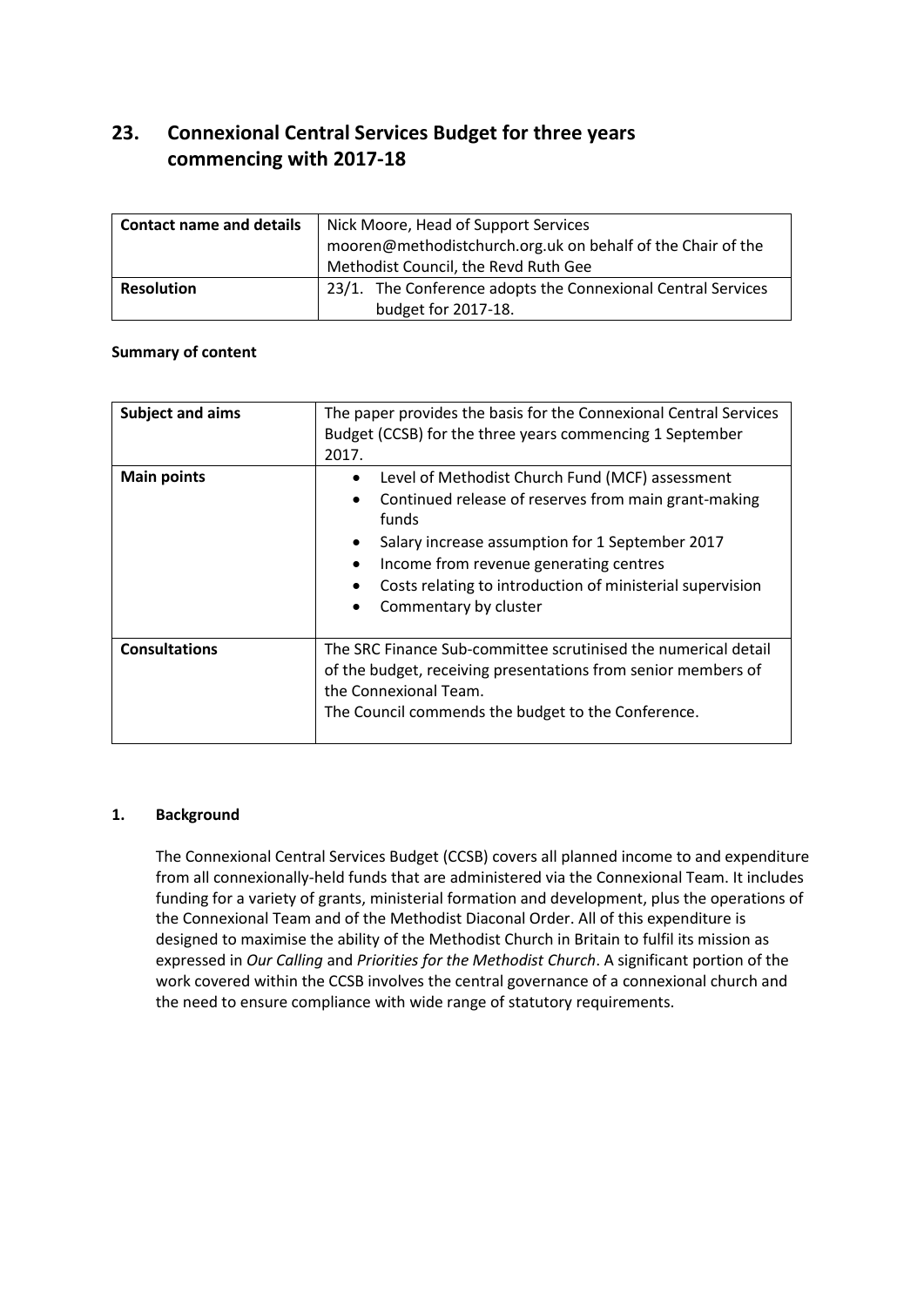#### **Table 1: Overall income and expenditure**

|                                | 2015-16 | 2016-17  | 2017-18 | 2018-19 | 2019-20  |
|--------------------------------|---------|----------|---------|---------|----------|
|                                | (ACT)   | (BUD)    | (BUD)   | (BUD)   | (BUD)    |
| Income                         | £000    | £000     | £000    | £000    | £000     |
| MCF assessment                 | 13,067  | 13,396   | 13,529  | 13,665  | 13,801   |
| Property levies                | 7,035   | 5,000    | 6,500   | 6,500   | 6,500    |
| Investment income              | 3,867   | 4,161    | 4,429   | 4,329   | 4,229    |
| Donations                      | 3,849   | 3,771    | 3,577   | 3,577   | 3,577    |
| Internal transfer              | 3,567   | 2,350    | 3,005   | 3,005   | 3,005    |
| Miscellaneous income           | 1,189   | 1,391    | 1,859   | 2,112   | 2,128    |
| MCF management charge          | 1,370   | 1,616    | 1,702   | 1,706   | 1,706    |
| Legacies                       | 927     | 1,050    | 750     | 750     | 750      |
| <b>Trading income</b>          | 568     | 579      | 560     | 557     | 554      |
| Rental income                  | 423     | 440      | 493     | 493     | 493      |
| Grants                         | 165     | 159      | 160     | 160     | 160      |
| <b>Total</b>                   | 36,026  | 33,912   | 36,564  | 36,854  | 36,903   |
| Grants payable                 | 15,467  | 14,955   | 15,999  | 15,252  | 12,548   |
| <b>Established staff costs</b> | 7,556   | 8,387    | 8,661   | 8,775   | 8,960    |
| Other costs                    | 7,763   | 5,292    | 5,497   | 5,503   | 5,314    |
| Stipends                       | 3,710   | 3,288    | 3,293   | 3,329   | 3,366    |
| Internal transfer              | 3,567   | 2,350    | 3,005   | 3,005   | 3,005    |
| MCF management charge          | 1,370   | 1,616    | 1,702   | 1,706   | 1,706    |
| <b>Mission partners</b>        | 1,097   | 1,392    | 1,219   | 1,253   | 1,303    |
| <b>Facilities</b>              | 420     | 568      | 582     | 617     | 648      |
| Committee costs                | 613     | 547      | 572     | 570     | 579      |
| Cost of sales                  | 253     | 370      | 372     | 357     | 362      |
| Other staff costs              | 499     | 179      | 238     | 256     | 240      |
| Insurance                      | 119     | 161      | 124     | 123     | 124      |
| <b>Total</b>                   | 42,434  | 39,104   | 41,263  | 40,747  | 38,155   |
| <b>Net deficit</b>             | (6,408) | (5, 193) | (4,699) | (3,892) | (1, 252) |

At its meeting in November 2016, the Strategy and Resources Committee (SRC) agreed some of the key parameters to be used and discussed some of the main issues. Opportunity for initial input was also provided to the Council during its meeting in January 2017. The draft budget proposed within this paper has been developed by budget holders across the Connexional Team, agreed collectively by its Senior Leadership Group (SLG), and after detailed scrutiny by the SRC and its Finance Subcommittee (FSC) is now recommended to the Conference by the Methodist Council.

Both the FSC and SRC reviewed the unaudited year-end management accounts and noted that although the accuracy and detail of budgeting has improved in recent years, there is still an overall tendency to underspend each year. This is partly against staffing costs, where vacancies are not generally filled immediately, but also against some discretionary cost codes. As part of the budgeting process, detailed analysis has been undertaken focusing on particular cost codes, such as Miscellaneous Costs and Other Advocacy Fees; both of which have been eradicated having been identified as potential 'catch-alls'.

The management accounts showed that the MCF reserves increased over the year by £883k, partly due to capitalisation of the work on MCH, so there is potentially the possibility to draw on those reserves in the face of inflationary pressure. However, the Council has previously agreed that the draft budget should not feature a deficit against the Methodist Church Fund (MCF) and the budget for 2017-18 has been prepared on that basis. It does include a small £25k contingency amount, held under the control of the Connexional Secretary.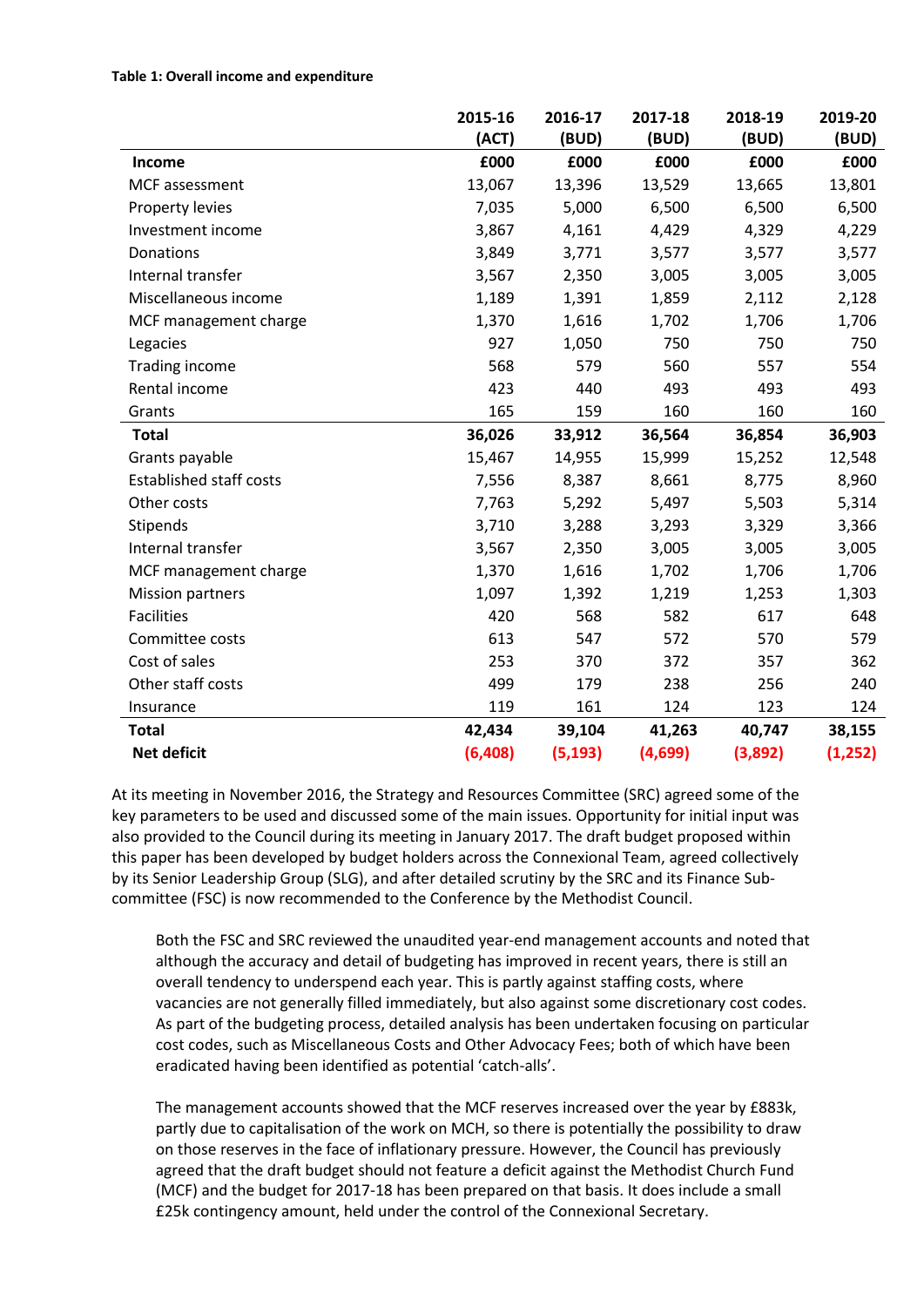## **2. Income** *–* **The Methodist Church Fund (MCF) Assessment**

|                                | 2015-16<br>(ACT) | 2016-17<br>(BUD) | 2017-18<br>(BUD) | 2018-19<br>(BUD) | 2019-20<br>(BUD) |
|--------------------------------|------------------|------------------|------------------|------------------|------------------|
| Income                         | £000             | £000             | £000             | £000             | £000             |
| MCF assessment                 | 12,856           | 13,113           | 13,267           | 13,400           | 13,534           |
| MCF management charge          | 1,370            | 1,616            | 1,702            | 1,706            | 1,706            |
| Miscellaneous income           | 819              | 582              | 730              | 808              | 790              |
| Donations                      | 575              | 632              | 600              | 601              | 601              |
| <b>Trading income</b>          | 568              | 579              | 560              | 557              | 554              |
| Rental income                  | 225              | 136              | 150              | 150              | 150              |
| Investment income              | 93               | 95               | 109              | 109              | 109              |
| Legacies                       | 37               | 100              | 100              | 100              | 100              |
| Grants                         | 0                | 9                | 5                | 5                | 5                |
| <b>Total income</b>            | 16,544           | 16,861           | 17,223           | 17,436           | 17,549           |
| <b>Expenditure</b>             |                  |                  |                  |                  |                  |
| <b>Established staff costs</b> | 7,113            | 8,127            | 8,428            | 8,590            | 8,771            |
| Other costs                    | 3,643            | 4,135            | 4,280            | 4,226            | 4,158            |
| Stipends                       | 2,042            | 2,208            | 2,216            | 2,251            | 2,287            |
| Grants payable                 | 1,283            | 753              | 559              | 534              | 429              |
| <b>Facilities</b>              | 350              | 503              | 494              | 525              | 552              |
| Committee costs                | 453              | 435              | 488              | 486              | 495              |
| Cost of sales                  | 253              | 370              | 372              | 357              | 362              |
| Other staff costs              | 395              | 150              | 203              | 211              | 210              |
| Insurance                      | 87               | 108              | 103              | 104              | 104              |
| Internal transfer              | 100              | 100              | 80               | 80               | 80               |
| <b>Total</b>                   | 15,719           | 16,890           | 17,223           | 17,364           | 17,448           |
| Net income/(expenditure)       | 824              | (29)             |                  | 72               | 101              |

**Table 2: The Methodist Church Fund**

Every three years the Conference determines the method by which changes to the level of the total MCF assessment will be made. It establishes this a year in advance, so that budgets across the Connexion can be prepared in light of the actual assessment to be met. The 2016 Conference agreed that the total assessment will increase by 1% per annum for the three years commencing 2017-18. It did this on the basis that around 80% of the increase would be used to cover additional costs relating to providing ordained ministry in the island districts. This means that the total level of the MCF assessment will virtually be frozen for the three years commencing 1 September 2017.

The Finance Sub-committee particularly noted that predictions from economists regarding inflation over the next three years vary widely. However, most do expect it to increase to around 3% within two years, which will bring cost pressures into the budget given the frozen level of MCF assessment income. Apart from the agreed budget increases to salaries and stipends, the SLG's intention is not to budget speculatively for inflation within discretionary expenditure given the difficulty of predicting it and the length of time between preparing the budget and its implementation. In the light of this, the SRC felt that it was prudent to propose a budget where years two and three show small surpluses of £72k and £101k respectively; expecting that in 12 months' time it will be possible to appreciate more fully the impact of inflation on particular costs.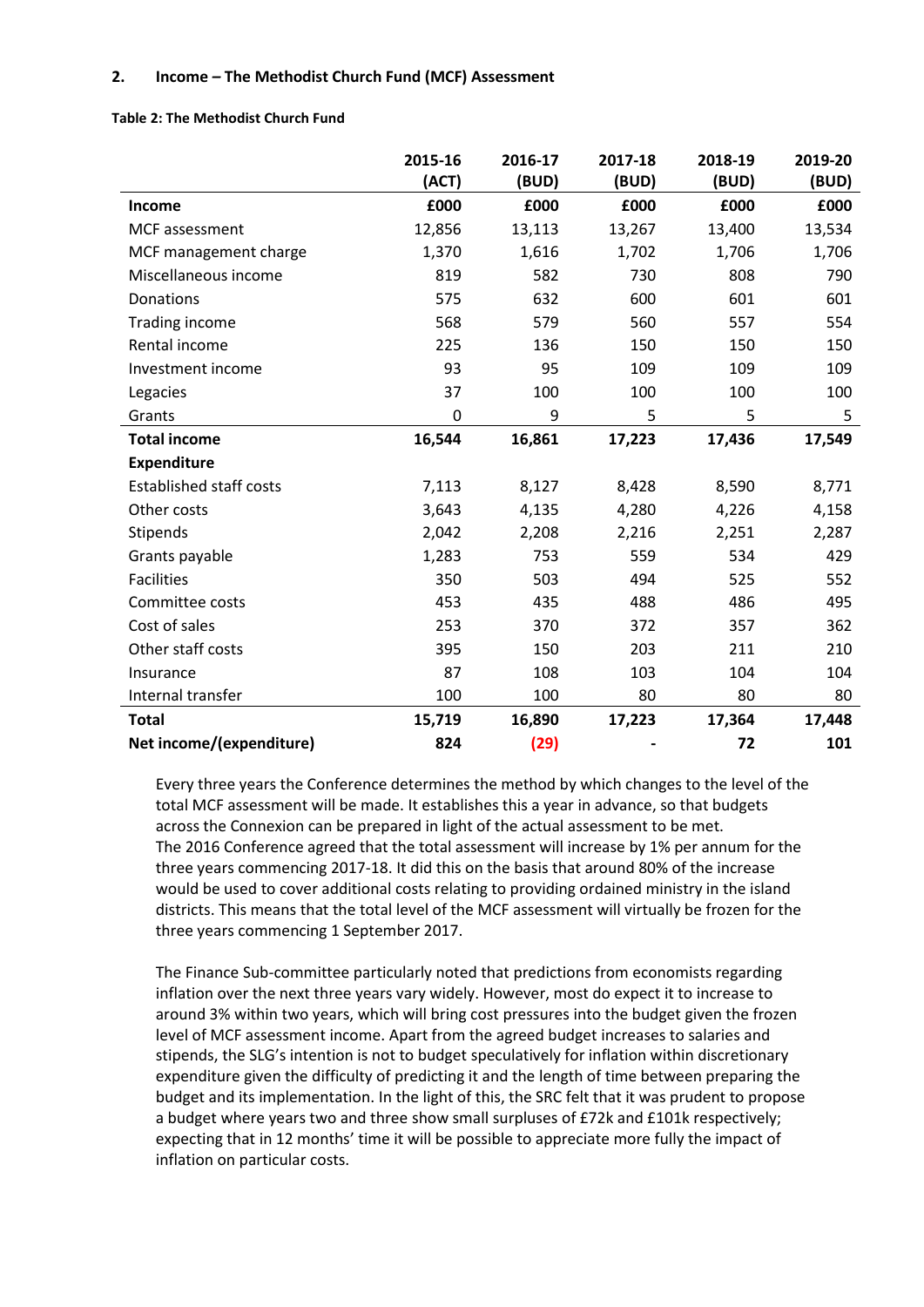## **3. Connexional grants budget**

Over the last few years the Council has adopted target reserves levels for the World Mission Fund (WMF), Epworth Fund, Mission in Britain Fund (MiBF), the Connexional Priority Fund (CPF) and the Fund for Property (FfP). It has agreed in each case to release additional amounts from each of these in order to reduce balances down to the target levels within three/five years. The budgets for connexional grants from each will continue to reflect this.

The net income to the CPF in 2015-16 was £7m against a budget of £5m, boosting the disbursements to the Pension Reserve Fund, District Advance Funds and the MCF. The SRC indicated that the money allocated to the Connexional Grants Committee (CGC) should continue to be calculated based on the agreed reserves level.

Of the £1.5m identified previously within the CPF, the formation of the new Property Development Committee has led during 2016-17 to the start of the use of the £1m designated for supporting the development of strategic property work. In addition, work is underway that is likely to result in proposals for the use of some of the £500k designated for the support of mission and evangelism. There are also pieces of work relating to vocations and leadership development which may themselves generate requirements for funds that may be more clearly identified as the 2017-18 year progresses.

## **4. Stipend increases**

The CCSB covers the stipend, National Insurance and pension costs of a significant number of ministers. Using the formula agreed by the Conference, the Connexional Allowances Committee (CAC) has calculated that the level of increase in the standard stipend from 1 September 2017 should be 1.6%. This will be reflected in the draft budgets.

#### **5. Salary increases**

Increases in salary effective from 1 September 2017 will be for the first time determined under the new arrangements that are related to individual performance against agreed targets over the previous year, with no blanket increase.

The SRC agreed in November 2016 that the total pot available for annual increases will be calculated as 2.5% of the total lay salary budget. This amount was calculated as agreed based on the wide-ranging Hays survey of third sector salary trends, which will also determine increases to the salary ranges available for Council employees.

As a result of the recent pay and grading review, this figure of 2.5% replaces previous automatic increments that applied to each employee for the first five years in post, plus previous cost of living increases. All increases in 2017-18 will be based on the performance of each member of staff against their agreed objectives - there will be no automatic increases. The outcome of the pay and grading review also means that around 15% of staff are on frozen salaries, meaning that they will receive no increase in 2017-18. The budget will reflect this, being calculated on the basis of the current individual post holders.

Barring any more accurate information, the salary budgets in years two and three will also be increased by 2.5% per annum.

#### **6. Team head-count**

The draft budget proposes no change to the overall core permanent headcount of the Team. It does, however, include a half-time fixed term post, currently for two years, within the Conference Office budget to oversee the rollout of ministerial supervision training for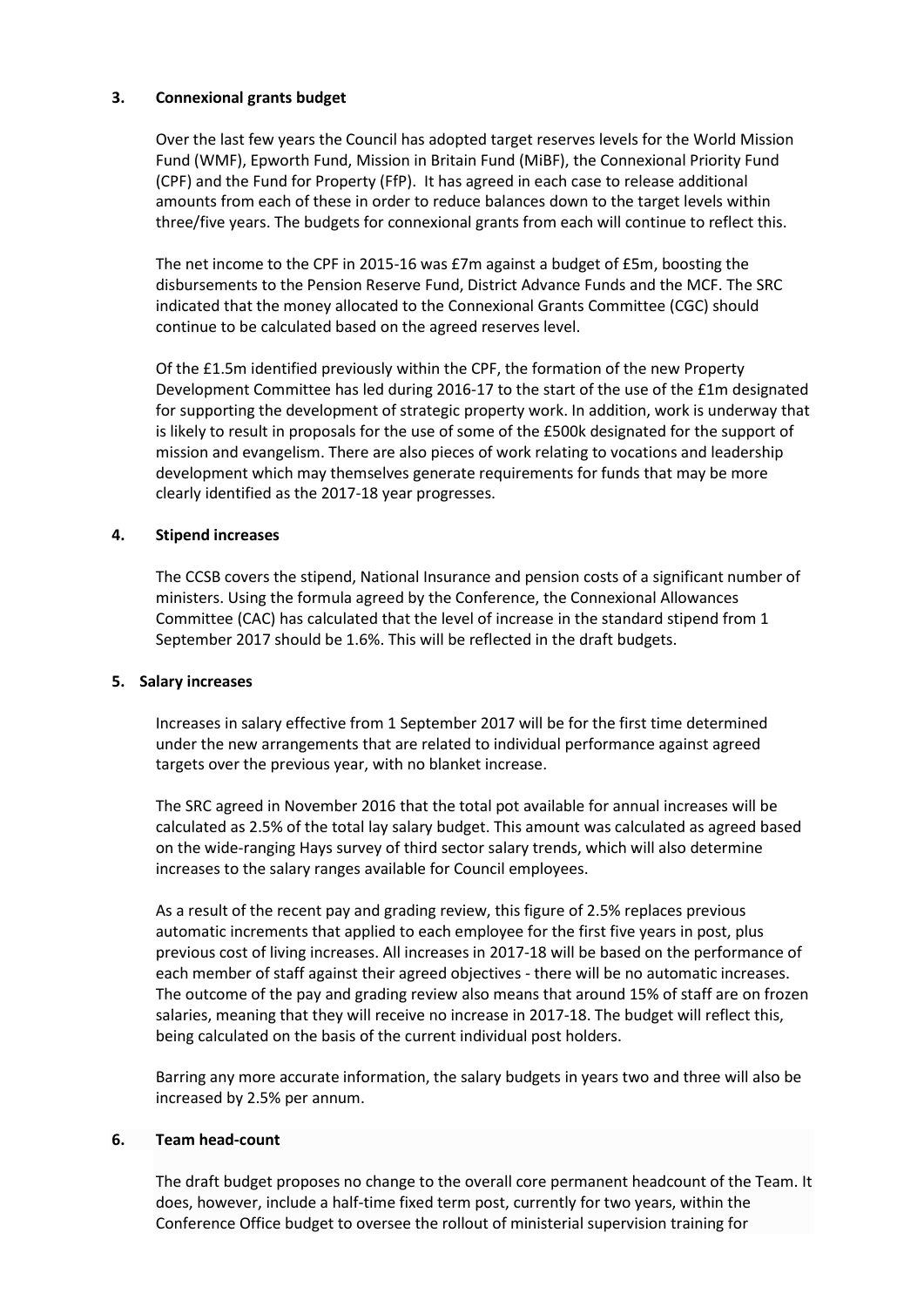superintendents. The SRC felt it was critical for this important work around supervision to be grounded in the life of the Team but also wanted to ensure the existing expertise is utilised in the most appropriate way possible.

It was agreed that the second minister in the Lerwick and Walls Circuit (Shetland District) would be funded from the MCF for 5 years and that stipend (but not the on-costs) are now included in the Conference Office budget.

## **7. Discipleship and Ministries Learning Network (DMLN) budget**

It was agreed in 2015 that the three year budget would include just over £1m spread over three years from the Fund for Training as top-up funding. The SRC stated that this should be seen as the last funding to be used in the case of any underspend. However, the escalation in the cost of redeveloping the property at 24 Somerset Road, an asset of that fund, means that its spare cash reserves had largely been exhausted by summer 2016. As part of the 2016 budget process it was agreed that the DMLN budget will be treated as a part of the whole henceforth and not necessarily held at the levels agreed by the 2012 Conference, reflecting the Church's current financial context. In other words, its budget needs to be flexed annually to reflect the level of funding that is available within the context of a fixed MCF assessment.

Contributions from the income generating centres, MIC Ltd and Guy Chester Centre, are due to increase gradually. This is partly dependent on property redevelopments, with contributions from the new Camden site being deferred due to planning delays, and also the gradual repayment of a loan by MIC Ltd. The budget includes the following assumptions that are felt to be prudent given the dependency on planning permission and development lead times. For ease of tracking, this money is controlled via the use of the Designated Training Fund:

|         | MIC Ltd | <b>Guy Chester</b> | Total  |
|---------|---------|--------------------|--------|
| 2017-18 | £0.90m  | £0.30m             | £1.20m |
| 2018-19 | £1.00m  | £0.30m             | £1.30m |
| 2019-20 | £1.05m  | £0.35m             | £1.40m |

The 2015 Conference agreed that a review of training be undertaken, resulting in a report to the Council in April 2017. The three year DMLN budget has been prepared based on existing processes, patterns and levels of staffing; not least to avoid prejudicing or influencing the outcome of the review.

#### **8. Developing the pilot of supervision for ministers**

One of the Church's main responses to the Safeguarding Past Cases Review (PCR) was the launch of a pilot programme of supervision for ministers. This has been overseen by the Supervision Working Group through the PCR Implementation Group, which will be bringing recommendations to the 2017 Conference regarding its roll-out across the Connexion. The pilot was funded largely from the Epworth Fund, as an extension of the PCR budget.

The budget has been prepared on the basis that the Conference will adopt the new Interim Supervision Policy and agree to its implementation. It therefore includes the creation of a fixedterm half-time post to coordinate the training of superintendents. It also includes an amount of £130k per annum for 2017-18 and 2018-19 to meet these costs. The draft budget has been constructed taking into account that £150k of the cost of supervision training for superintendents will be covered by a one-off donation from the Allchurches Trust Ltd Methodist Grant Giving Committee, for which the Methodist Council is grateful. It also includes the sum of £35k per annum as a permanent cost of supervision for district chairs.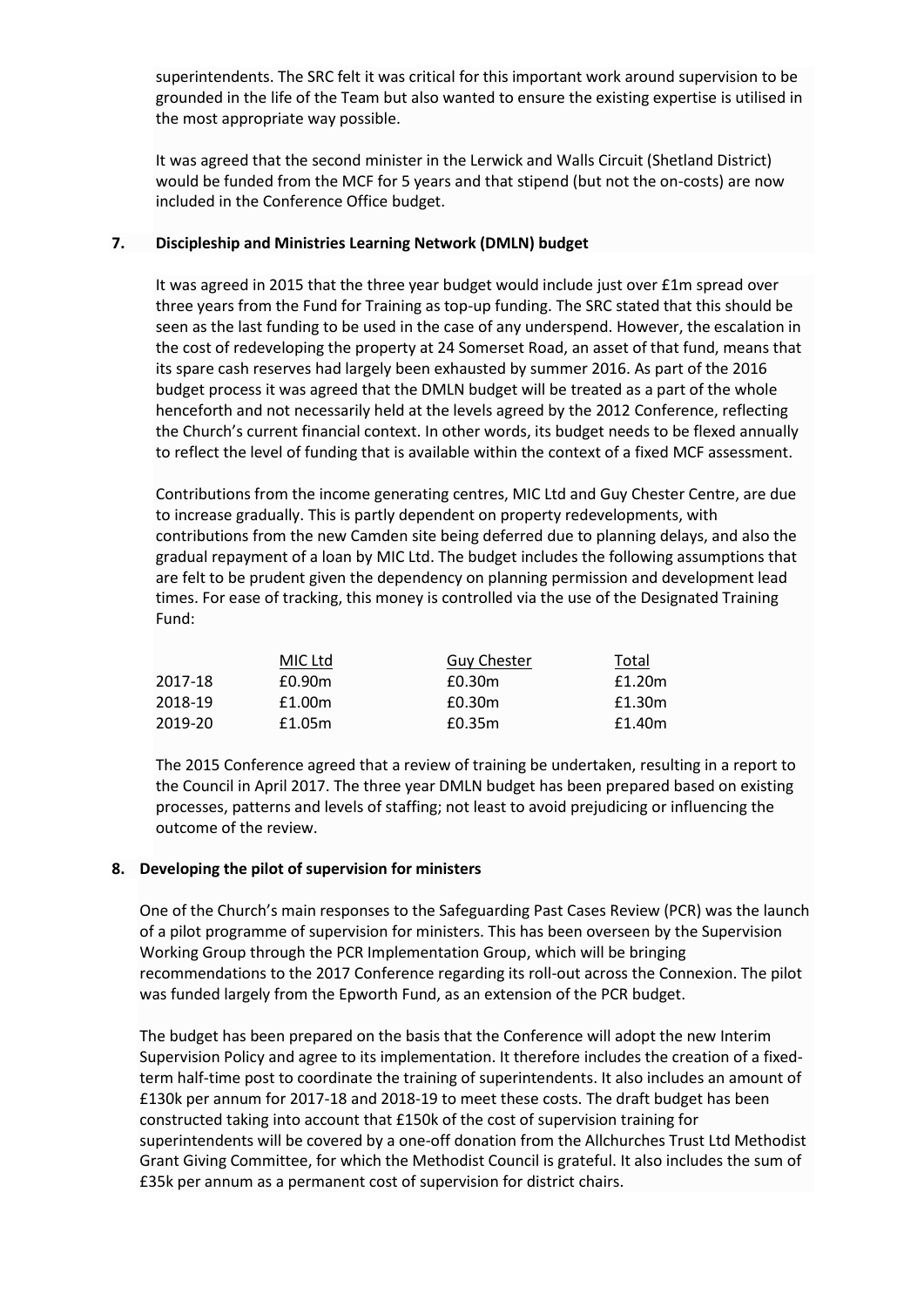## **9. Safeguarding**

The Council received a report at its meeting in April 2017 presenting options relating to professional supervision arrangements for District Safeguarding Officers (DSOs). After debating them thoroughly, the Council referred the matter to the SRC for more detailed scrutiny before a final decision. There is no provision to meet any costs that may arise within the draft CCSB, the assumption being that implementation of any new arrangements could not take effect until September 2018, and that the funding of the DSOs and their work is currently a matter for district budgets.

At its April meeting, the Council approved new procedures for the commissioning of risk assessments as part of the Church's safeguarding work. This means that in the future all risk assessments relating to safeguarding concerns will be commissioned by the Connexional Safeguarding Team and paid via the CCSB. This will help to ensure a consistency of standard across the Church and that individual Circuits or Districts are not disadvantaged by having to bear a disproportionate share of the costs. Given that the intention is to promote equity across the Connexion, rather than to increase the costs borne centrally, the draft budget has been prepared on the assumption that from 2018-19 this will be added to the portion of the MCF that is ring-fenced for safeguarding. This is currently used to meet the cost of ministerial DBS checks and the Church's membership of the Churches' Agency for Safeguarding (CAS). The annual cost is estimated to be £60,000. It will not be an additional cost, but will be spread across the Connexion via the assessment process, rather than falling to individual employing bodies such as churches, Circuits and Districts. Because the 2017-18 safeguarding assessment has already been agreed, there will be a one-year lag, which will be covered by the MCF as per the draft budget.

#### **Commentary by cluster/office**

#### **Discipleship and Ministries**

The Discipleship and Ministries budget remains mostly at a steady state (see over).

#### **Ministries Development**

The introduction of *Worship: Leading and Preaching* has been a huge success. Charges no longer apply to those people undertaking it, the costs of developing and running it being met from the overall budget of the Learning Network. There are currently 524 local preachers on note/trial, and 253 Worship Leaders in Training registered on the course. The majority of the work is now done on the course however with the establishment of a Board of Studies the need for continuing spend continues, to support this group and provide for infrastructure costs (eg underpinning the Virtual Learning Environment).

## **3Generate**

The success of 3Generate (Children and Youth Assembly) and the increasing demand for the November event over the last 5 years has led to some readjustments and increases. The majority of the non-salary/stipend expenditure for the event has been placed in the children and youth line for clarity. This expenditure is both increased on 2016 and reflects some reallocation, for example a movement of some money from regional lines to the children and youth line. It should be noted that this money will be spent both regionally to support the processes around the event and on the event itself. The increase in expenditure has been offset by an increase in income from ticket sales, leaving the impact virtually cost neutral. This income has been estimated at £121k based on a projection of increased numbers of tickets sold (590 weekend tickets were sold in 2016 and we predict an increase to 800 in 2017 plus an increase in day delegate tickets). It should be noted that with a bigger venue and larger numbers attending there will be a developing need for volunteers to staff the event, and it is intended, as previously, to offer volunteer places free.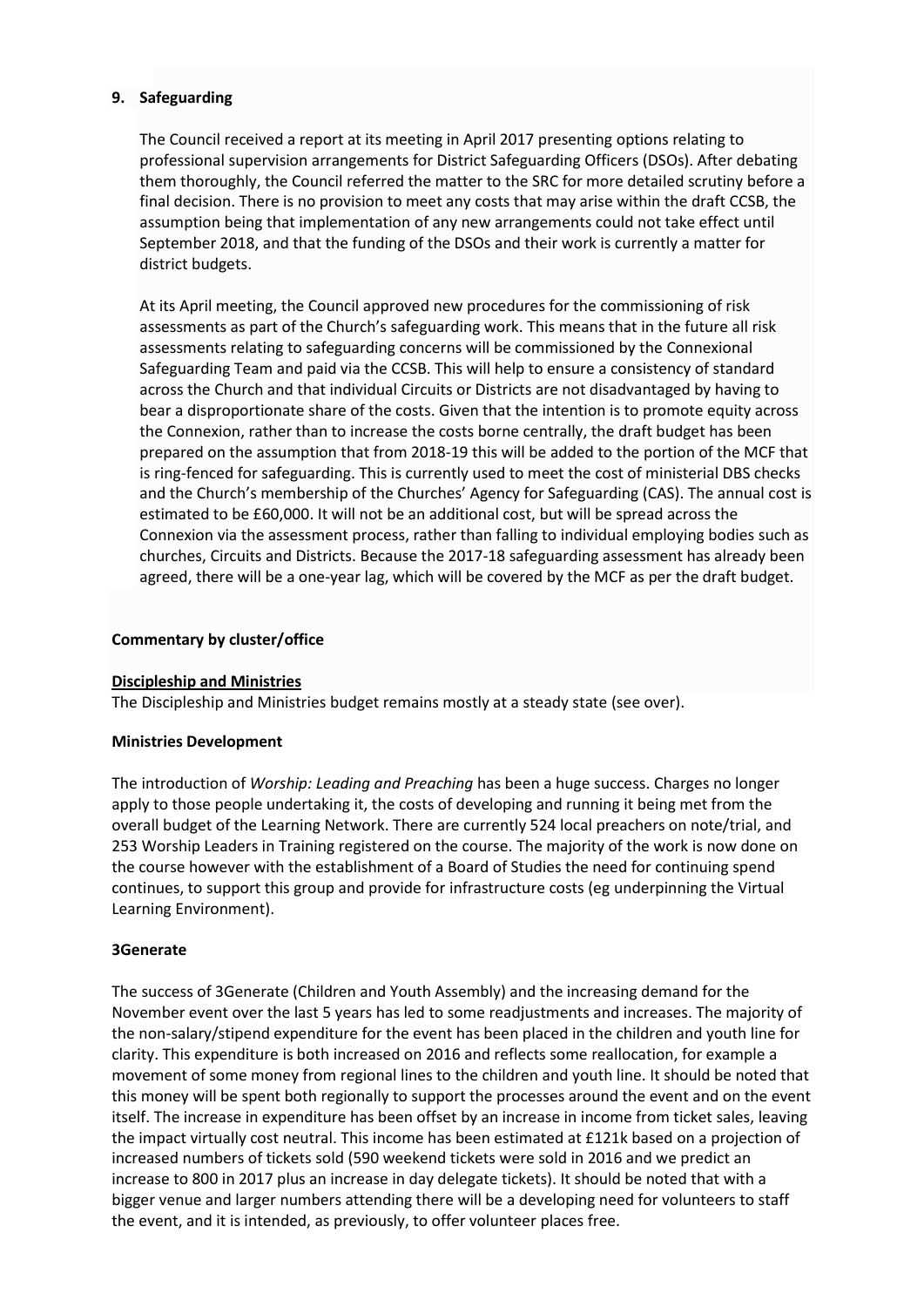|                    |                                        | 2015-16        | 2016-17                  | 2017-18        | 2018-19        | 2019-20        |
|--------------------|----------------------------------------|----------------|--------------------------|----------------|----------------|----------------|
| <b>CC</b>          | <b>Cost Centre</b>                     | (ACT)          | (BUD)                    | (BUD)          | (BUD)          | (BUD)          |
| Income             |                                        | £000           | £000                     | £000           | £000           | £000           |
| 200                | Discipleship and Ministries            | 472            | 317                      | 167            | 167            | 167            |
| 201                | D&M-Cliff                              |                | 196                      | 367            | 475            | 500            |
| 207                | D&M - East of England                  | 8              | $\overline{\phantom{a}}$ | $\overline{7}$ | $\overline{7}$ | $\overline{7}$ |
| 210                | Chaplaincy                             | 188            | 182                      | 200            | 200            | 200            |
| 211                | D&M - Southern and Islands             | $\mathbf{1}$   | $\overline{\phantom{a}}$ |                |                |                |
| 220                | Children and Youth                     | 14             | 14                       | 132            | 132            | 132            |
| 226                | Programmes                             | 59             |                          |                |                |                |
| 227                | <b>Family Ministry</b>                 | 11             |                          |                |                |                |
| 230                | Regions/General                        | 5              | 4                        | 6              | 6              | 6              |
| 233                | Initial Ministerial Learning           |                | 141                      | 343            | 380            | 430            |
| 234                | <b>Further Ministerial Development</b> |                | 277                      | 95             | 105            | 124            |
| 235                | Ministry Development                   | $\overline{2}$ | 4                        |                |                |                |
| 238                | <b>SRI General</b>                     | 202            | 186                      | 218            | 237            | 252            |
| 261                | VentureFX                              | 10             |                          | 11             | 11             | 11             |
| <b>Total</b>       |                                        | 972            | 1,321                    | 1,546          | 1,720          | 1,829          |
| 200                | Discipleship and Ministries            | 1,303          | 677                      | 699            | 705            | 538            |
| 201                | D&M-Cliff                              | 214            | 362                      | 366            | 366            | 366            |
| 202                | D&M-London                             | 183            | 184                      | 214            | 219            | 223            |
| 203                | D&M - Scotland                         | 119            | 122                      | 131            | 134            | 136            |
| 204                | D&M - North East                       | 172            | 172                      | 175            | 178            | 182            |
| 205                | D&M - South West                       | 149            | 169                      | 181            | 185            | 189            |
| 206                | D&M - East Central                     | 234            | 250                      | 256            | 261            | 267            |
| 207                | D&M - East of England                  | 189            | 189                      | 194            | 198            | 201            |
| 208                | D&M - Cymru/ Wales                     | 135            | 175                      | 173            | 177            | 180            |
| 209                | D&M - Yorkshire Plus                   | 217            | 273                      | 263            | 268            | 273            |
| 210                | Chaplaincy                             | 234            | 300                      | 451            | 565            | 565            |
| 211                | D&M - Southern and Islands             | 195            | 230                      | 229            | 233            | 237            |
| 212                | D&M - Bristol and W Midlands           | 225            | 236                      | 247            | 252            | 256            |
| 213                | D&M - North West and Mann              | 433            | 425                      | 442            | 451            | 460            |
| 220                | Children and Youth                     | 39             | 50                       | 225            | 225            | 225            |
| 225                | Church and Community (general)         | 244            | 247                      | 252            | 257            | 263            |
| 226                | Programmes                             | 225            | 169                      | 10             | 10             | 10             |
| 227                | <b>Family Ministry</b>                 | 73             | 66                       | 70             | 9              |                |
| 228                | <b>Chaplaincy Project</b>              | 14             | $\qquad \qquad -$        |                |                |                |
| 230                | Regions / General                      | 103            | 121                      | 113            | 115            | 117            |
| 231                | Transitional                           | 51             |                          |                |                |                |
| 232                | Pathways General                       | 245            | 331                      | 133            | 109            | 109            |
| 233                | <b>Initial Ministerial Learning</b>    | 1,833          | 1,501                    | 1,597          | 1,597          | 1,597          |
| 234                | <b>Further Ministerial Development</b> | 251            | 301                      | 371            | 375            | 375            |
| 235                | Ministry Development                   | 146            | 210                      | 213            | 216            | 218            |
| 238                | <b>SRI General</b>                     | 265            | 391                      | 397            | 400            | 404            |
| 240                | Discipleship Development               | 153            | 178                      | 182            | 185            | 187            |
| 261                | VentureFX                              | 429            | 381                      | 329            | 334            | 339            |
| 356                | <b>Education (Methodist Schools)</b>   | 84             | 127                      | 119            | 120            | 122            |
| <b>Expenditure</b> |                                        | 8,158          | 7,835                    | 8,032          | 8,142          | 8,040          |
|                    | <b>D&amp;M</b> net expenditure         | 7,185          | 6,515                    | 6,487          | 6,423          | 6,212          |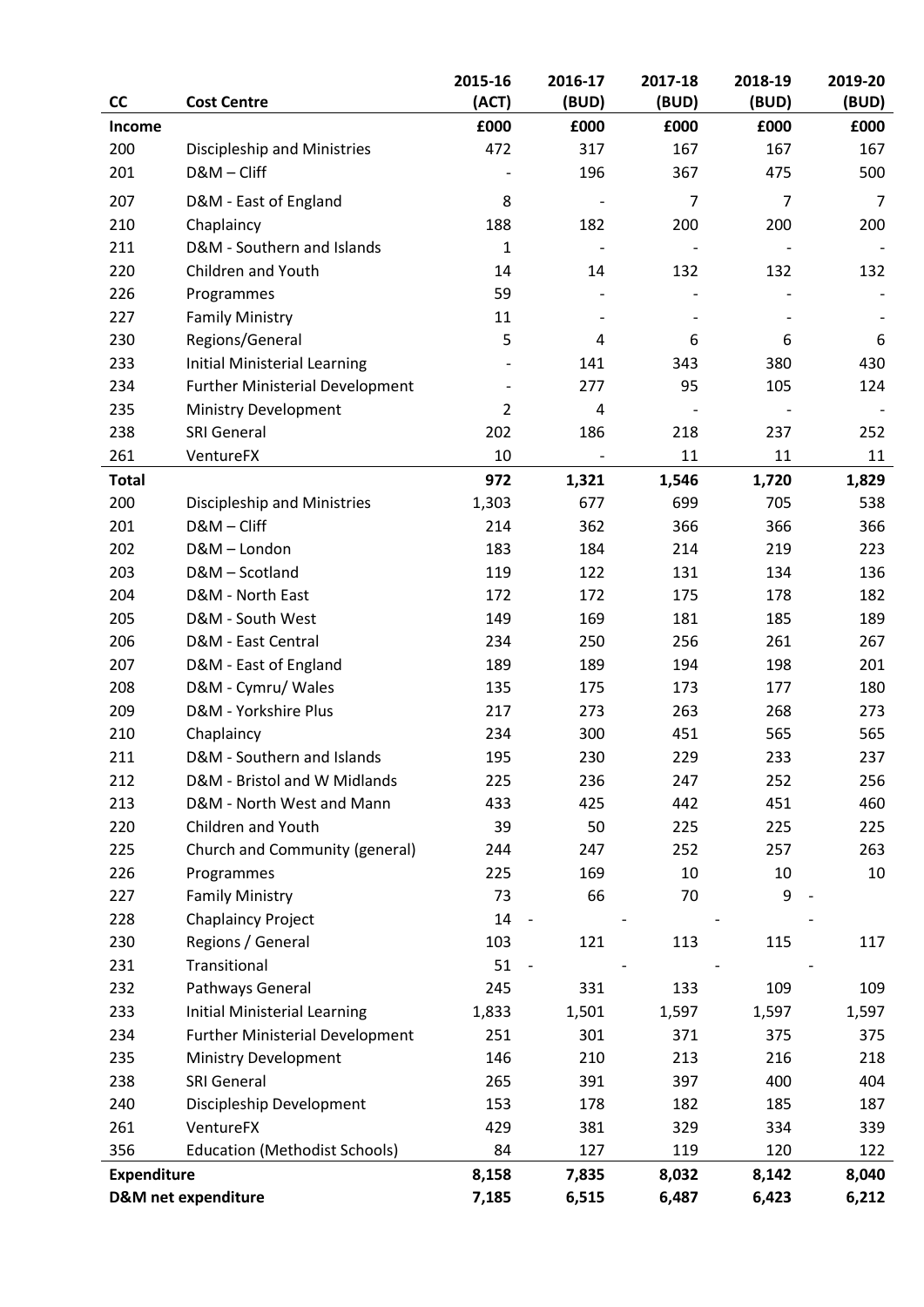## **The Queen's Foundation**

The grant made to the Queen's Foundation is based upon the amount agreed at the 2016 Conference with a percentage increase for inflation. The Memorandum of Understanding with the Queen's Foundation has an annually agreed financial schedule attached to it. The grant made covers both teaching and core costs. Despite a decrease in the numbers of those candidates recommended for training and accepted by the Conference in the last few years, it should be noted that these costs remain largely constant. When these candidates are accepted and allocated to a full-time or parttime pathway, they have financial provision made for them to enable their training. It has been assumed when calculating the bursary line that the numbers of student ministers given bursaries from the Methodist Church will remain at the current level of 25-30 per year.

The Ministries Committee has considered an uplift to student bursaries, and some reallocation of monies between full-time and part-time students and considered changes to the student book grant, they have asked for further work to be undertaken on this matter in regards to establishing living costs and best value for students. However, it is anticipated that in response to any changes, the budget can be flexed due to negotiation with the Foundation. The costs of teaching students and providing the necessary accommodation and experiences for them at one centre change little whatever number are accepted. The annual agreement provides an opportunity to regularly examine costs and enables a drive for excellence at best value to be established.

It should also be noted that the completion of the redevelopment of Somerset Road has required a figure of £120k to be entered into the budget (against the Fund for Training), and so total figure for 233 goes up to £1,597k. However, a corresponding income amount of £120k from the Queen's Foundation in rental is reflected in the budget.

## **Regions**

When building the regional team budgets (not salaries or stipends but expenditure on events and seminars taking place in Districts), we noted that the DMLN operated with 87% of its staff active in 2016-17 (3 staff were on long term leave (maternity and adoption). A number of other posts became vacant and were subsequently filled). Therefore, using previous years actual spends on which to build, required some nuance. As a result, while the overall spend remains broadly similar and takes into accounts actual spending in previous years (as well as the number of active staff now in post) we have amended the breakdown between nominal codes. For example - the seminar line has increased. As the work of the DMLN has become more embedded and staff have grown in experience and skill, we have reduced the staff training spend.

#### **Scholarship Research and Innovation**

The Scholarship Research and Innovation line in the budget is being increasingly focused. In 2017-18 it will enable the development of a Young Scholars Network, enable the Oxford Institute for Methodist Theological Studies to reach a wider constituency, and assist presbyters and deacons to engage in high level scholarship through conferences and other events. There is a change in the amount of grant offer to ministers for further study. The Ministries Committee recommended that this should be increased from £1,500 pp pa to £2,500 pp pa. This line has previously been under spent with fewer applicants than money in the fund. It is anticipated that this increase will result in the fund being fully utilised and therefore the amount has remained the same as last year. There is also provision for expanding the Honorary Research Fellow Scheme.

## **VentureFX**

VentureFX (funded from the CPF) spending shows a decline due to the cessation of some projects. There is a possibility that years 2 and 3 may see a further decrease in the expenditure than that which is currently predicted. This is due to other projects being vulnerable to finishing, as the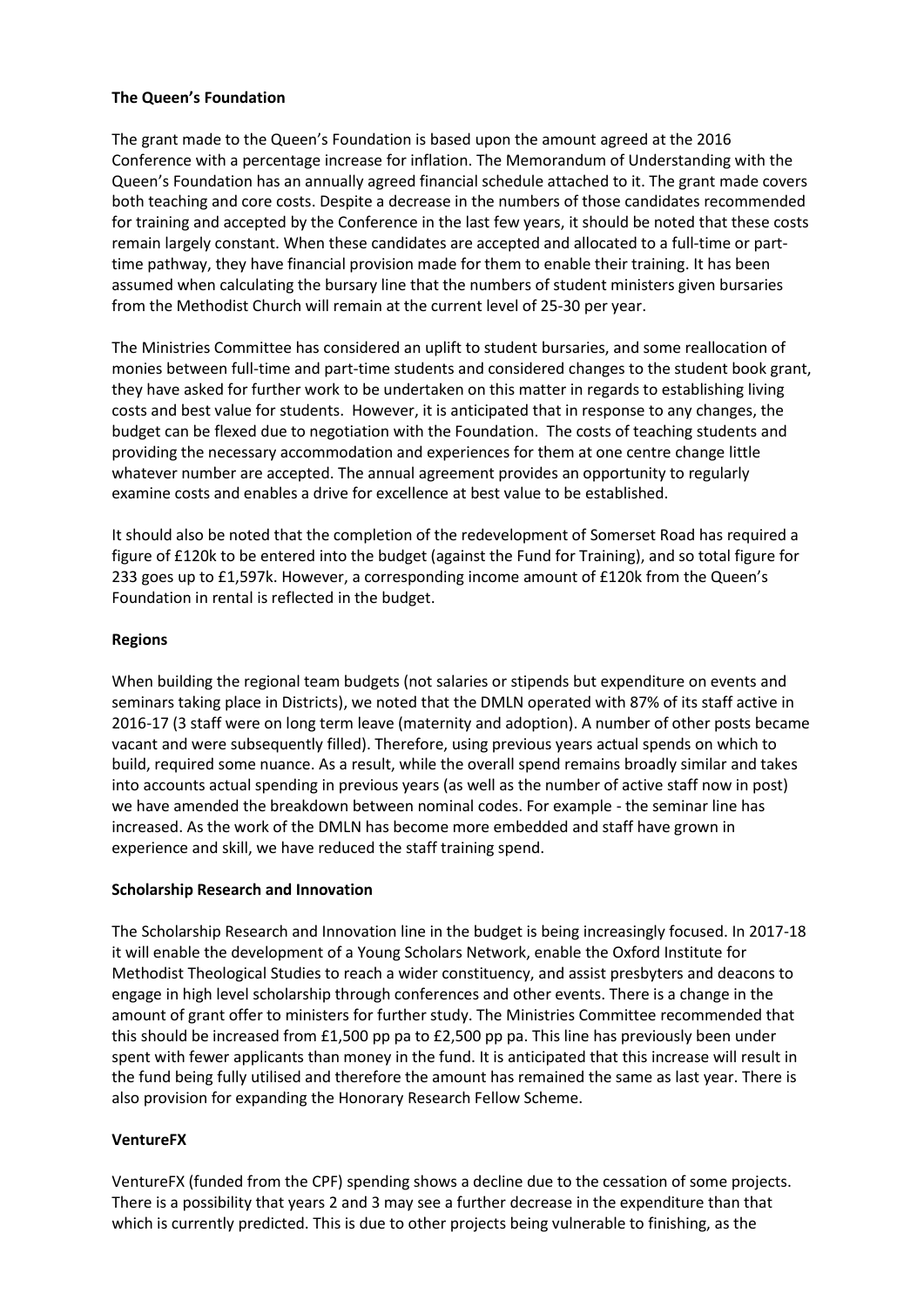funding model for them tips towards greater funding from Circuits and Districts. However, it was considered prudent to keep the line consistent with the current number of live projects.

## **Fresh Expressions**

The CPF grant to Fresh Expressions (£94k) is due for review in spring 2019. However, this amount has been rolled forward to the end of the three year budgeting period. Reflection will be required by the SRC in the coming years to establish the nature and resource implications of the relationship. It was felt to be unwise to second-guess the outcome of any such review process.

## **One Intern**

Following discussions at the SRC a new scheme is being built offering high level 1 year graduate internships funded by monies released from the CPF reserves. The posts will be based in a variety of projects and that will include periods of training, learning and reflection. This will begin in September 2017. £175k has been allocated for the next 2 years to fund this. A target of 5 placements has been set, however it may be that more are possible.

## **The Centres**

It should be noted that in the Discipleship and Ministries budget expenditure lines for the centres there is now no money spent from the World Mission Fund. Money from this fund may be used to fund certain activities in these centres, in collaboration with colleagues in the Mission and Advocacy Cluster to ensure that the fund is used as per its restrictions.

## **Methodist Academies and Schools Trust (MAST)**

Provision has been made to pay an annual grant to the Methodist Academies and Schools Trust of £35k from the MCF as agreed by the SRC in their meeting on November 2016.

#### **Mission and Advocacy**

The submission for 2017-18 is also largely a 'status quo' budget without major changes envisaged to the cluster's structure or operations. Where change is required, action will be taken to reallocate resources within the overall budget ceiling. It should also be noted that significant changes to team structure were made during the 2015-16 year and there were some staffing vacancies for quite extended periods, making comparisons with last year's 'actuals' sometimes misleading.

As well as the internal operations of the cluster, support is provided for the Methodist Modern Art Collection and for Interfaith work. There is no material change to these items in the budget for 2017-18.

#### **Engagement**

Marketing is showing results from being brought into a broader Engagement team, and additional cost has been allowed for printing, displays, exhibitions and advertising to ensure that we can maximise our presence in relevant contexts.

Fundraising activity is also being stepped up, however the budget for publications in the current year was found to be over-ambitious and this has been scaled back for the future. It is sufficient to continue publication of One Mission Matters as well as specific fundraising materials.

Methodist Heritage is also benefiting from having settled staffing, and some allowance has been made for new projects including the procurement of digital asset management software. A Heritage conference is allowed for in year 2 of the budget. The budget for Seminars and Events includes provision for running exhibitions using connexional resources at heritage sites, and also for trialling a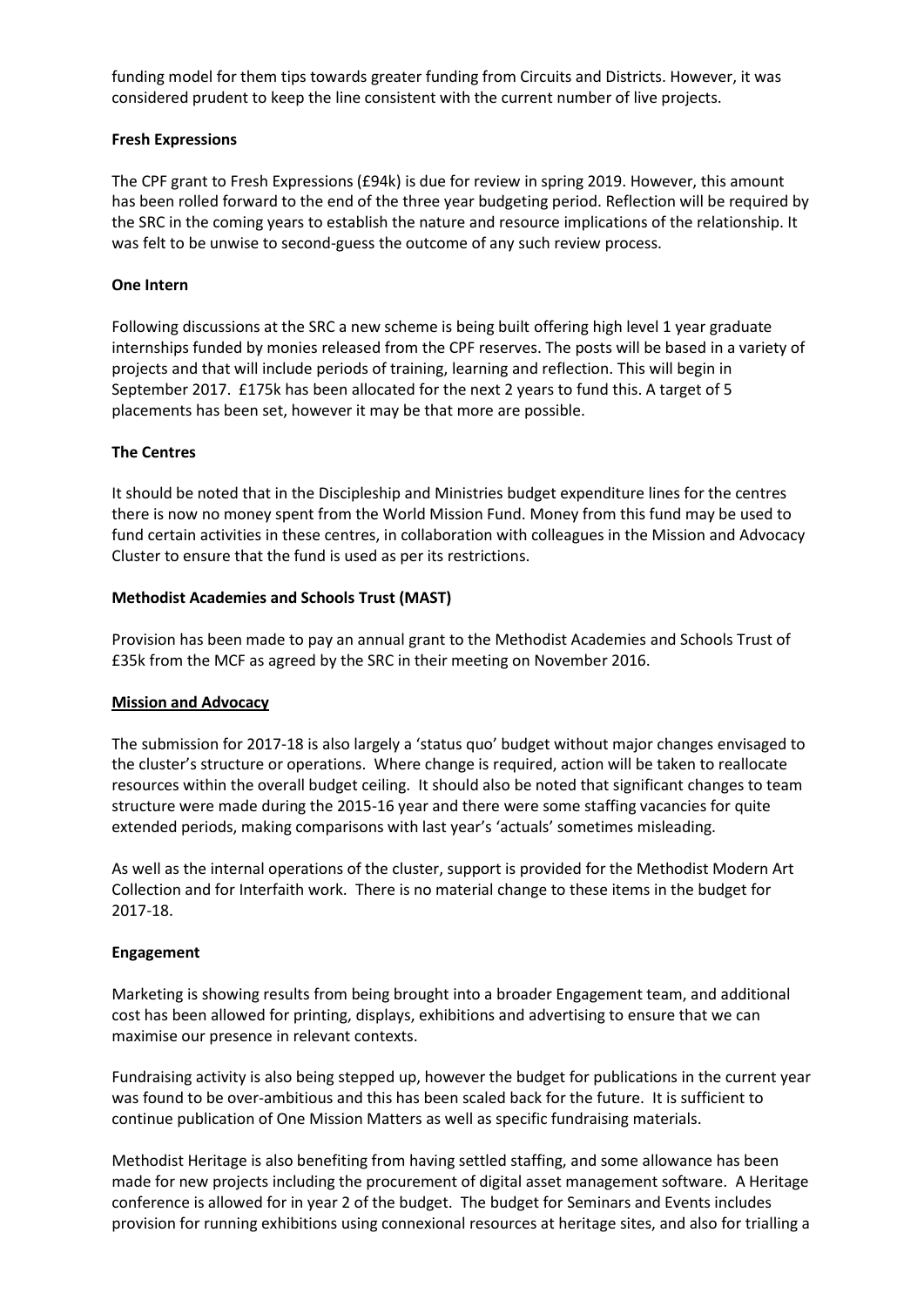'museum on wheels' concept visiting Local Churches. Committee costs include some budget for interpretation development at the main sites.

## **Joint Public Issues Team (JPIT)**

The great majority of costs are for staffing and no major changes are planned; the cost of producing reports etc is included in the publications budget. The revenue lines shown for JPIT relate mainly to cost recoveries from other partner churches.

The team generally runs a biennial conference; this was allowed for in the budget for 2016-17 but will not in fact take place this year, so the next planned event (budgeted under 'Seminars and Other Events') will be in the following year.

## **Publishing and Communications**

The publishing schedule is a mixture of 'knowns' that come around on a regular cycle, and new or one-off products that are detailed in an annual publishing plan but are impossible to budget in advance other than in aggregate. Among the regular product base, we have made continuing provision for publishing three editions of *the connexion* each year, including the cost of postage to over 25,000 addresses. While most are sent to ministers, church officers, etc, there is an increasing list of individual sign-ups.

Work to rebuild the main Methodist Church website is currently underway and is expected to be complete by the time the Conference meets. No continuing allowance is therefore made for this in the Communications budget, however there are continuing software costs associated with the maintenance and running of our web and social media platforms.

## **World Church Relationships (WCR)**

Staffing and overhead costs for the WCR team are charged to the Methodist Church Fund and there are only relatively minor changes to these budgets. The budget for publications and newsletters includes the production of new video resources to showcase the work of global relationships. The lines for seminars and events include provision for 'new style' consultations with our partners from other parts of the world, the first of which takes place this spring.

A more significant budget allocation within the World Mission Fund (WMF) is the figure for 'casual staff' shown under the heading of One Mission. This is intended to resource the development of new 'people-to-people' programmes as agreed within the strategy for this team. No decision has been taken at the present time as to whether the requirement will be met by adding staff resource, outsourcing or partnering with others in a new way.

The programme and grant costs for World Church are charged to the WMF and shown separately. Income assumptions for the fund (from donations, legacies etc) are broadly consistent with the strategy document that showed a gradual run-down of the balance on the fund, as costs outstrip annual revenues. However, the revaluation of properties held on the WMF has led to an unexpected surge in the fund balance to £28m. Clearly, the change is a paper valuation and cannot be realised in the short term. We have therefore continued to plan for grant expenditure to be tapered down over the budget horizon and this is consistent with a more rigorous approach to grant management being overseen by the Connexional Grants Committee and the Global Relationships Strategic Oversight Sub-Committee. As the commitment to some existing programmes is reduced, so there will be room for investment in new work. Provision has been made under 'Development work' for expenditure on new forms of cooperation with All We Can and potentially the United Methodist Church (General Board of Global Ministries).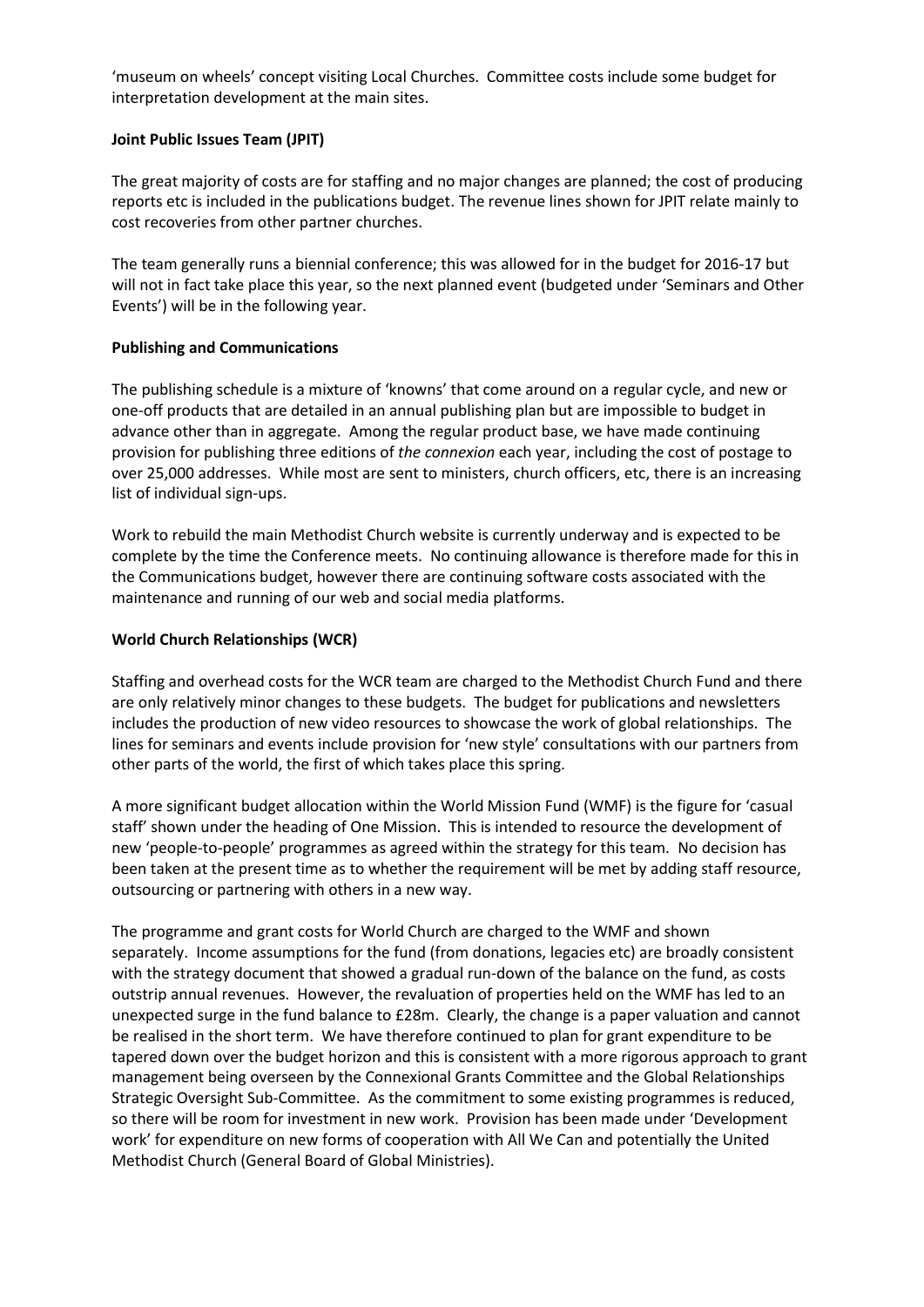|     |                                 | 2015-16 |               | 2017-18 | 2018-19 | 2019-20 |
|-----|---------------------------------|---------|---------------|---------|---------|---------|
| cc  | <b>Cost Centre</b>              | (ACT)   | 2016-17 (BUD) | (BUD)   | (BUD)   | (BUD)   |
|     | <b>Income</b>                   | £000    | £000          | £000    | £000    | £000    |
|     | Communications and              |         |               |         |         |         |
| 305 | Campaigns                       |         | 6             | 6       | 6       | 6       |
| 310 | <b>Methodist Heritage</b>       | 5       | 30            | 15      | 30      | 15      |
| 311 | <b>Publications</b>             | 565     | 576           | 557     | 554     | 551     |
| 315 | Modern Christian Art            | 5       | 4             | 4       | 4       | 4       |
| 330 | <b>Public Issues</b>            | 9       | 14            | 14      | 13      | 14      |
|     | <b>Total</b>                    | 584     | 629           | 596     | 607     | 590     |
| 300 | <b>Mission and Advocacy</b>     | 96      | 93            | 81      | 82      | 84      |
|     | Communications and              |         |               |         |         |         |
| 305 | Campaigns                       | 376     | 375           | 349     | 352     | 361     |
| 310 | <b>Methodist Heritage</b>       | 110     | 210           | 193     | 202     | 188     |
| 311 | Publications                    | 724     | 871           | 841     | 835     | 851     |
| 315 | Modern Christian Art            | 9       | 16            | 15      | 15      | 15      |
| 320 | Fundraising                     | 136     | 223           | 159     | 161     | 163     |
| 330 | <b>Public Issues</b>            | 247     | 294           | 290     | 289     | 296     |
| 370 | <b>Interfaith Relations</b>     | 1       | 15            | 15      | 15      | 15      |
| 326 | World Church Relationships      | 563     | 570           | 597     | 607     | 632     |
| 327 | One Mission                     | 6       | 43            | 48      | 47      | 47      |
| 319 | <b>Engagement and Marketing</b> | 93      | 147           | 163     | 167     | 171     |
|     | <b>Total expenditure</b>        | 2,362   | 2,857         | 2,751   | 2,772   | 2,822   |
|     | M&A net expenditure             | 1,778   | 2,228         | 2,155   | 2,165   | 2,232   |

#### **Support Services**

The main points of note are as follows:

#### **Financial Services/Bureau Services**

Although it is assumed that staffing and other costs relating to the new payroll bureau configuration will be stabilised before the start of this budget, estimating actual income is difficult. Prudent assumptions have been made. Certain staffing costs are shared between the two cost centres based on estimates of the time spent on each.

#### **Development and Personnel**

Although the overall budget is unchanged, it does now include a significant portion of legal and other professional fees relating to the cost of obtaining and monitoring work permits for ministers serving within Britain from outside the EU. Arrangements for supporting this highly regulated process changed in September 2016 and are working well, with the Church's Home Office licence being successfully renewed in February 2017. However, predicting the resultant costs with only five months' history is inevitably difficult. Furthermore, it is impossible to predict how permit fees and/or arrangements will alter as part of the process of the UK leaving the EU.

#### **Administration**

This cost centre now includes a new annual amount of £50k towards supporting compliance with the Data Protection Act. A data audit has recently been performed by external specialists, and at this early stage such an ongoing amount appears prudent.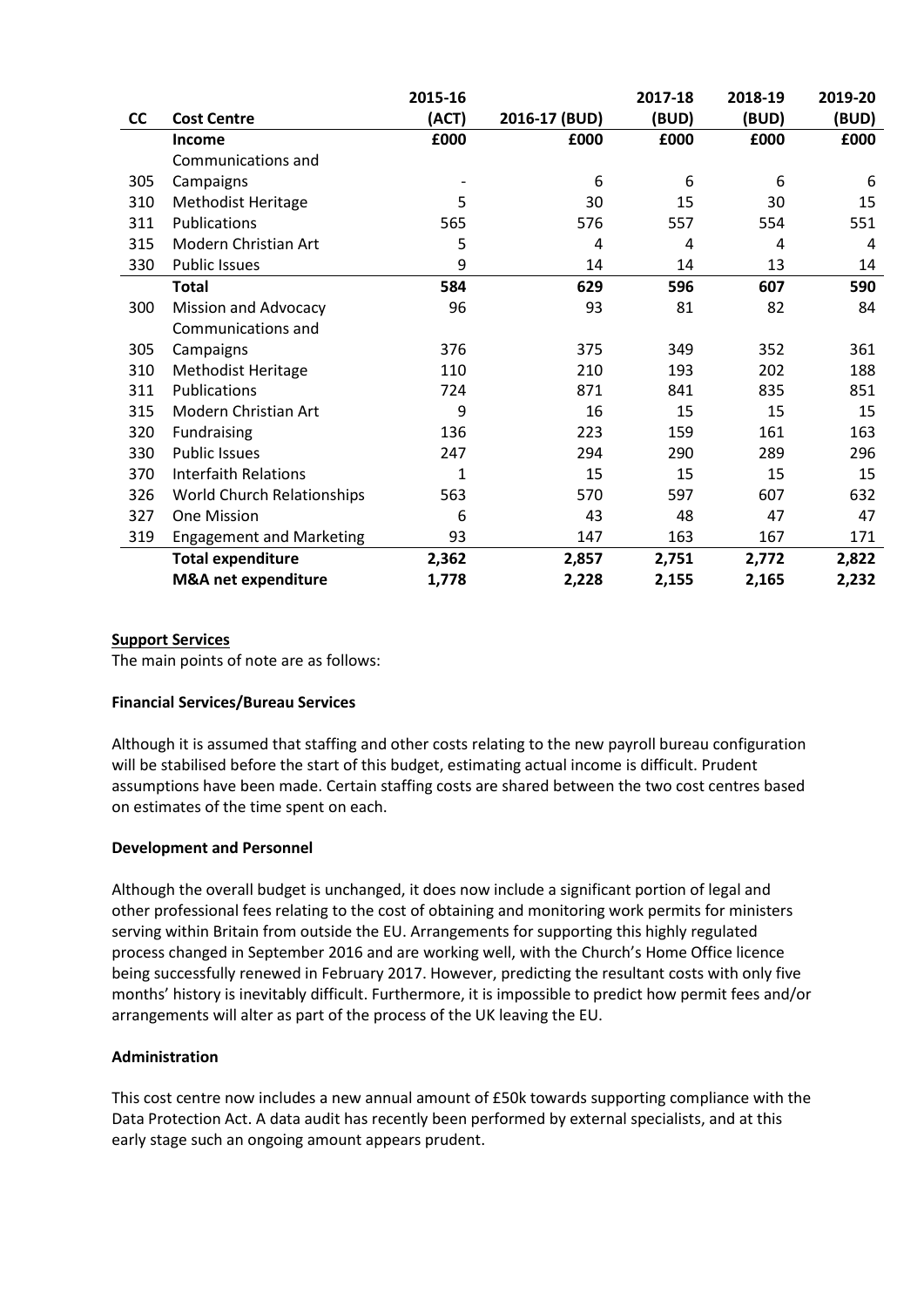## **Information Technology**

The draft budget reflects the staff team that has been reconfigured over the last 12 months. This includes the creation of a new IT Manager role, and replacing some casual staffing with permanent. There are two large one-off amounts included within 2017-18; one relating to the replacement of outdated telephony within MCH and the other to a programme of major server renewal – both projects for which planning is already underway.

## **Building and Facilities**

This was relatively underspent in 2015-16 due to the capital refurbishment work which replaced some activities that would normally have been charged as revenue costs. The draft budget makes no provision for any potential further major work, pending discussions relating to the latest condition survey report to the Management Committee.

|                                      | 2015-16        | 2016-17      | 2017-18        | 2018-19                  | 2019-20 |
|--------------------------------------|----------------|--------------|----------------|--------------------------|---------|
| <b>Cost Centre</b>                   | (ACT)          | (BUD)        | (BUD)          | (BUD)                    | (BUD)   |
| <b>Income</b>                        | £000           | £000         | £000           | £000                     | £000    |
| <b>Bureau Services</b>               | 174            | 284          | 280            | 280                      | 280     |
| <b>Financial Services</b>            | 77             | 65           | 77             | 77                       | 77      |
| Administration                       | 34             | 35           | 35             | 35                       | 35      |
| <b>Information Technology</b>        | 28             | 30           | 30             | 30                       | 30      |
| Development and Personnel            | $\overline{4}$ | $\mathbf{1}$ |                |                          |         |
| <b>Building and Facilities (MCF)</b> | 365            | 400          | 423            | 423                      | 423     |
| 4JWR Peterborough Property           | 146            | 120          | 125            | 125                      | 125     |
| <b>Connexional Manses</b>            | 34             | 20           | 35             | 35                       | 35      |
| Property                             | 5              | 13           | 4              | 4                        | 4       |
| <b>Total</b>                         | 869            | 969          | 1,010          | 1,010                    | 1,010   |
| <b>Resourcing Mission</b>            | 53             | 75           | 91             | 93                       | 95      |
| <b>Support Services</b>              | 98             | 127          | 126            | 100                      | 103     |
| <b>Bureau Services</b>               | 136            | 212          | 240            | 244                      | 248     |
| <b>Financial Services</b>            | 827            | 912          | 921            | 936                      | 952     |
| Administration                       | 1,063          | 1,190        | 1,286          | 1,299                    | 1,313   |
| <b>Information Technology</b>        | 554            | 604          | 656            | 616                      | 622     |
| <b>Executive Support</b>             | 249            | 272          | 223            | 224                      | 226     |
| Development and Personnel            | 965            | 979          | 958            | 949                      | 960     |
| Database Administration              | 38             | 100          | 80             | 40                       | 20      |
| <b>Equality and Diversity</b>        | 150            | 104          | 93             | 95                       | 97      |
| <b>Building and Facilities (MCF)</b> | 564            | 675          | 622            | 648                      | 668     |
| Office Equipment                     | 20             |              | $\overline{a}$ | $\overline{\phantom{a}}$ |         |
| 4JWR Peterborough Property           | 20             | 12           | 13             | 14                       | 14      |
| <b>Connexional Manses</b>            | 152            | 254          | 220            | 231                      | 241     |
| Property                             | 105            | 86           | 88             | 86                       | 88      |
| Support Services in                  |                |              |                |                          |         |
| Manchester                           | 112            | 118          | 125            | 126                      | 128     |
| <b>Connexional Grants Admin</b>      | 190            | 177          | 183            | 184                      | 186     |
| <b>Expenditure</b>                   | 5,294          | 5,897        | 5,924          | 5,886                    | 5,961   |
| Net expenditure                      | 4,425          | 4,928        | 4,914          | 4,876                    | 4,952   |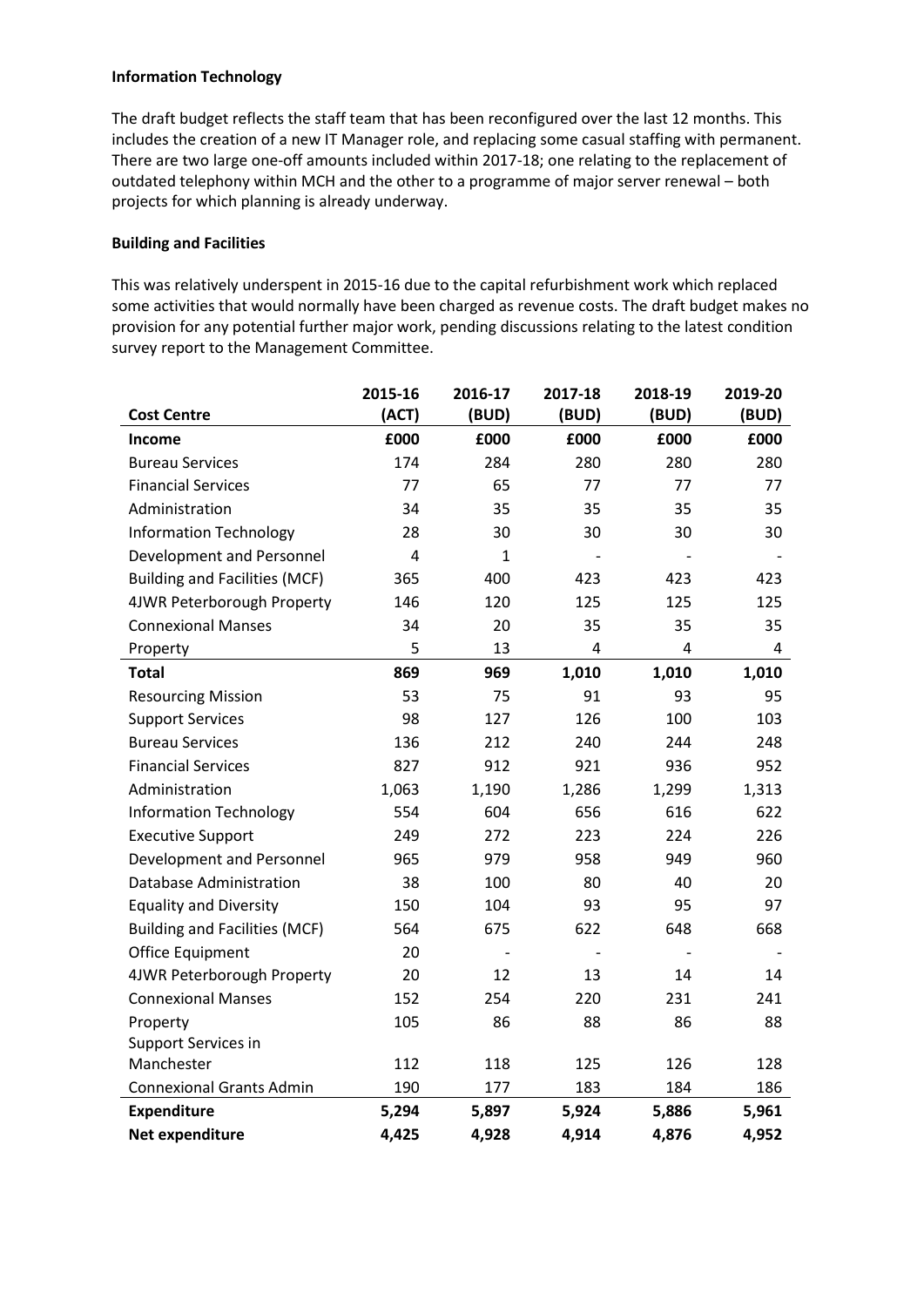## **The Conference Office**

## **The Conference**

Each year the costs of the Conference are shown differently in the budget due to the way each venue charges for different elements of the Conference. The Birmingham venue charges for accommodation and meals at the venue as one total sum. The Conference is being held in Birmingham in 2017 and 2019. The 2017-18 budget is for a venue in Nottingham where accommodation, venue and meals at the venue are all charged separately.

The cost of venue hire covers any additional rooms that are required which are not included within the accommodation price (eg office space).

The accommodation costs for Nottingham are £179k with additional costs for the venue hire at £95k plus meals at the conference venue costing £79k, making the total costs of the accommodation, venue and meals at the Conference in 2018 is £353k. Nottingham is a campus based venue that has not been used before. If it works well, the plan is that the Conference returns there in 2020 and this is the basis of the 2020 figures.

In 2019 the Conference will meet in Birmingham where the higher accommodation cost of £333k is for both accommodation and meals at the venue. The Conference Exps line (631-4325) is for venue hire at £45k. There is an additional sum of £22k for other catering that is required in addition to the delegates' daily meals at the Conference venue, eg the President's lunch. The total to hold the Conference in Birmingham for venue, accommodation and catering is therefore £400k. The budgeted travel costs for the Conference remain constant at £22k per year.

## **External Legal Expenses**

A new category has been inserted into cost centre 610 called External Legal Expenses. The legal fees used to be shown in cost centre 610 (Law and Polity) - Other Advocacy Expenses. The legal fees have been moved from Other Advocacy Expenses into External Legal Expenses from 2017-18 onwards. The budget for legal fees does not include the 35% paid towards legal staff costs at TMCP, these costs are in Professional Fees line of 610. The legal fees budget does not include any significant uninsured legal claim made against the Methodist Church.

|               |                                    | 2015-16 | 2016-17 | 2017-18 | 2018-19 | 2019-20 |
|---------------|------------------------------------|---------|---------|---------|---------|---------|
| cc            | <b>Cost Centre</b>                 | (ACT)   | (BUD)   | (BUD)   | (BUD)   | (BUD)   |
| <b>Income</b> | <b>Income</b>                      | £000    | £000    | £000    | £000    | £000    |
| 441           | Safeguarding                       | 138     | 136     | 141     | 202     | 203     |
| 600           | The Conference Office              |         |         | 75      | 75      |         |
| 631           | Conference                         | 37      | 19      | 37      | 37      | 37      |
| 640           | Ecumenical                         | 4       |         |         | 4       |         |
|               | <b>Methodist Ecumenical Office</b> |         |         |         |         |         |
| 641           | Rome                               | 14      | 4       | 18      | 18      | 18      |
|               | <b>Total income</b>                | 194     | 159     | 270     | 335     | 258     |
| 100           | Secretary of the Conference        | 127     | 125     | 122     | 123     | 124     |
| 441           | Safeguarding                       | 370     | 426     | 473     | 568     | 593     |
| 460           | Past Cases Review                  | 206     | 104     |         |         |         |
| 600           | The Conference Office              | 508     | 564     | 731     | 739     | 617     |
| 610           | Law and Polity                     | 306     | 275     | 282     | 290     | 293     |
| 620           | Faith and Order                    | 19      | 46      | 35      | 35      | 36      |
| 625           | <b>Ministerial Oversight</b>       | 120     | 111     | 111     | 107     | 107     |
| 630           | <b>Methodist Council</b>           | 117     | 135     | 142     | 141     | 150     |
| 631           | Conference                         | 568     | 480     | 476     | 536     | 502     |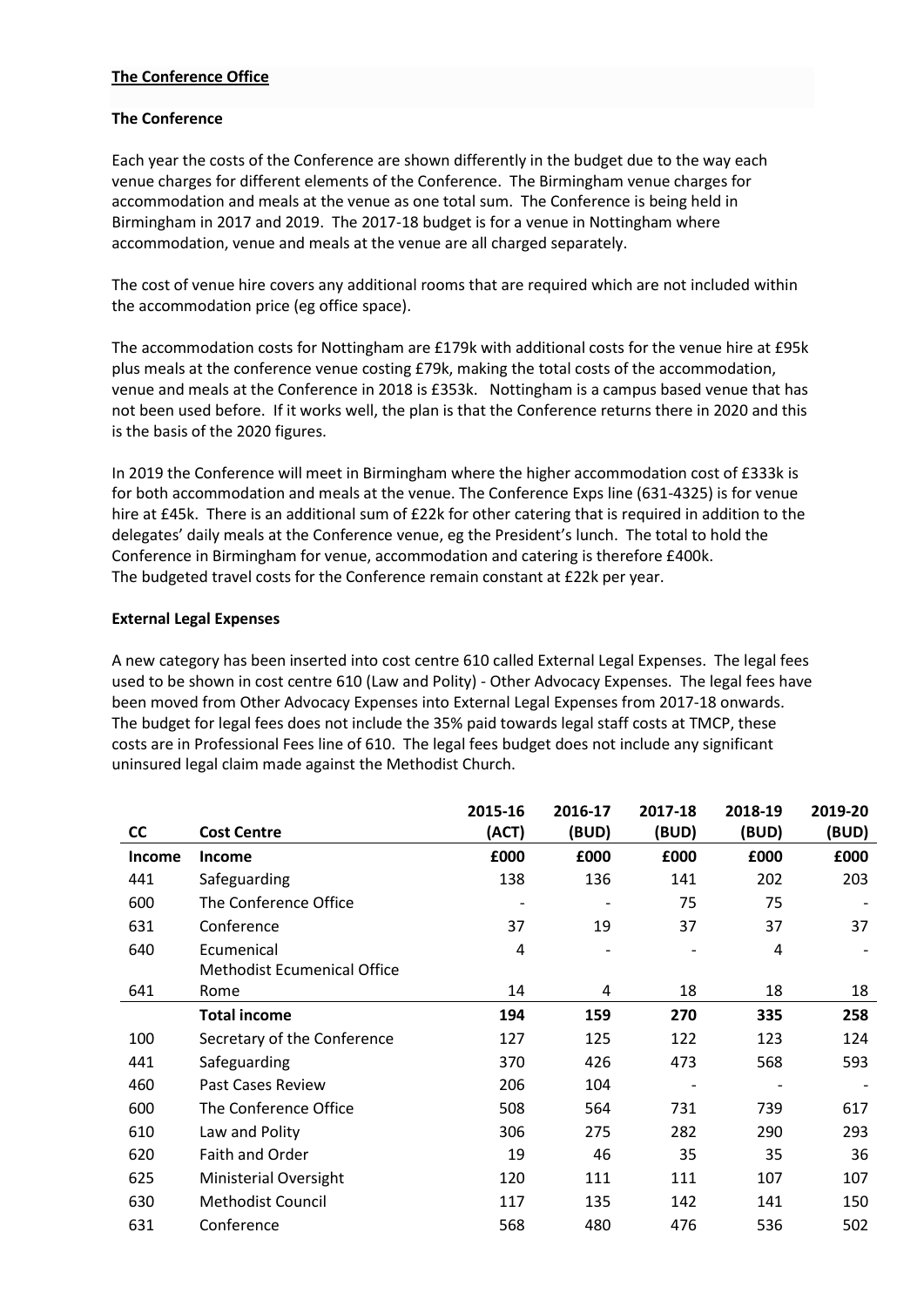| 634 | President & Vice President  | 85    | 70    | 71    | 71                       | 72    |
|-----|-----------------------------|-------|-------|-------|--------------------------|-------|
| 635 | <b>Chairs of District</b>   | 1,082 | 1,181 | 1,161 | 1,178                    | 1,196 |
| 640 | Ecumenical                  | 265   | 265   | 231   | 233                      | 222   |
|     | Discretionary Payments to   |       |       |       |                          |       |
| 421 | <b>Ministers</b>            | 1     | 138   |       | $\overline{\phantom{a}}$ |       |
|     | Methodist Ecumenical Office |       |       |       |                          |       |
| 641 | Rome                        | 5.    | 6     | 27    | 27                       | 27    |
|     | <b>Total expenditure</b>    | 3,778 | 3,928 | 3,861 | 4,048                    | 3,939 |
|     | Net expenditure             | 3,583 | 3,768 | 3,590 | 3,713                    | 3,681 |
|     |                             |       |       |       |                          |       |

## **\*\*\*RESOLUTION**

**23/1. The Conference adopted the Connexional Central Services budget for 2017-18.**